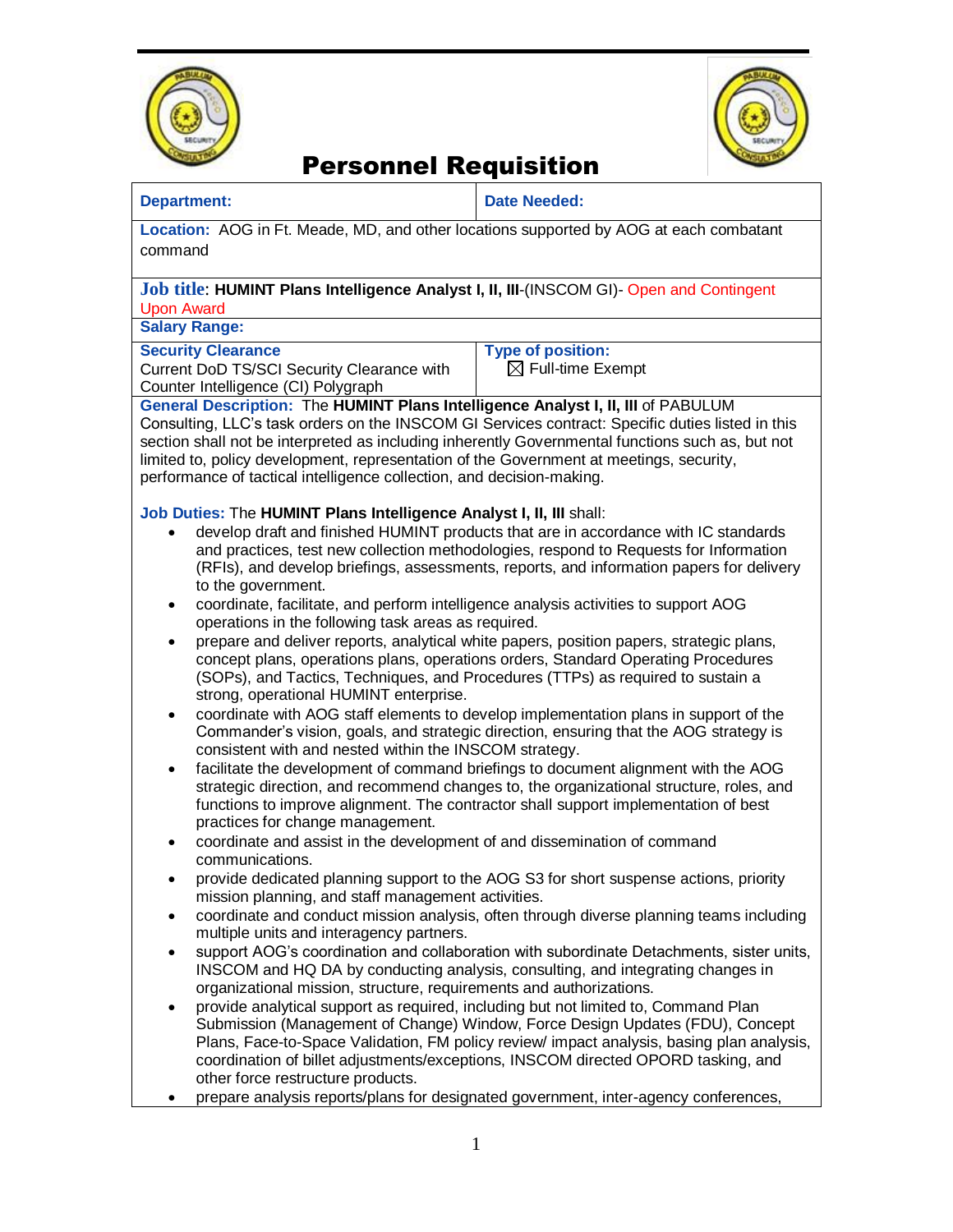



# Personnel Requisition

symposia, and workshops related to the HUMINT discipline, including pre-event, on-site, and post-event activities in coordination with AOG. create, organize, apply, and facilitate efficient transfer of information between authorized persons in accordance with FM 6-01.1. provide recommendations to align people, processes, and tools—to include information technology—within the organization to continuously capture, maintain, and re-use key information and lessons learned in order to learn, adapt, and improve mission performance. provide expertise and support to integrate HUMINT capability requirements into the Distributed Common Ground System – Army (DCGS-A). The contractor shall support implementation of the DCGS-A Operations Center Action Plan. conduct analysis utilizing network analysis methods (such as Analyst Notebook) and IC databases accessible to AOG including Think Analyze Connect, Terrorist Identity Datamart Environment, Consolidated Consular Database, Proton, Lexis Nexis, Swordfish-J, and Palantir. **Work experience requirements:**

### **Specialized Experience:**

- 5 years knowledge and experience with intelligence operations and its various disciplines, functions, processes, and documentation, with specialized experience in:
	- o Prior collection management experience in any discipline; or
	- o Knowledge of HUMINT operations; or
	- o Experience writing analytic products following IC directives and guidance.
- Knowledge of Army structure and defense level intelligence operations: intelligence collection, fusion, analysis, production, and dissemination for intelligence databases and products.
- Experience with intelligence automated systems, especially imagery analysis, signals intelligence and exploitation tools and libraries.
- Knowledge of intelligence oversight and security guidelines
- Excellent written communication, research, and analytic skills
- Excellent oral communication skills for presenting, briefing, or communicating analytical research material including the use of multimedia presentations.

### **Desirable Experience:**

- Deep understanding of Army HUMINT, the Group Commander's vision, and subordinate's missions and capabilities
- Significant experience in strategic communications, strategic planning, senior leader coaching, organizational design, project management and change management
- Knowledge of SharePoint
- Certification as Project Management Professional (PMP) or Change Management Advanced Practitioner (CMAP)
- Experience with all-source intelligence processes, data evaluation, and analysis
- Ability to deliver global situational awareness in support of planning, synchronization. decision making and execution of client missions
- Knowledge of state-of-the-art intelligence analysis tools
- Ability to manage research and coordination for projects.
- Ability to instruct and interact with small groups on data and information requirements and coordination tasks.
- Detailed knowledge of DIA, NSA, CIA, DEA, FBI, and Departments of Treasury and State programs and products
- Experience with analysis utilizing network analysis methods (such as Analyst Notebook) and IC databases accessible to AOG including Think Analyze Connect, Terrorist Identity